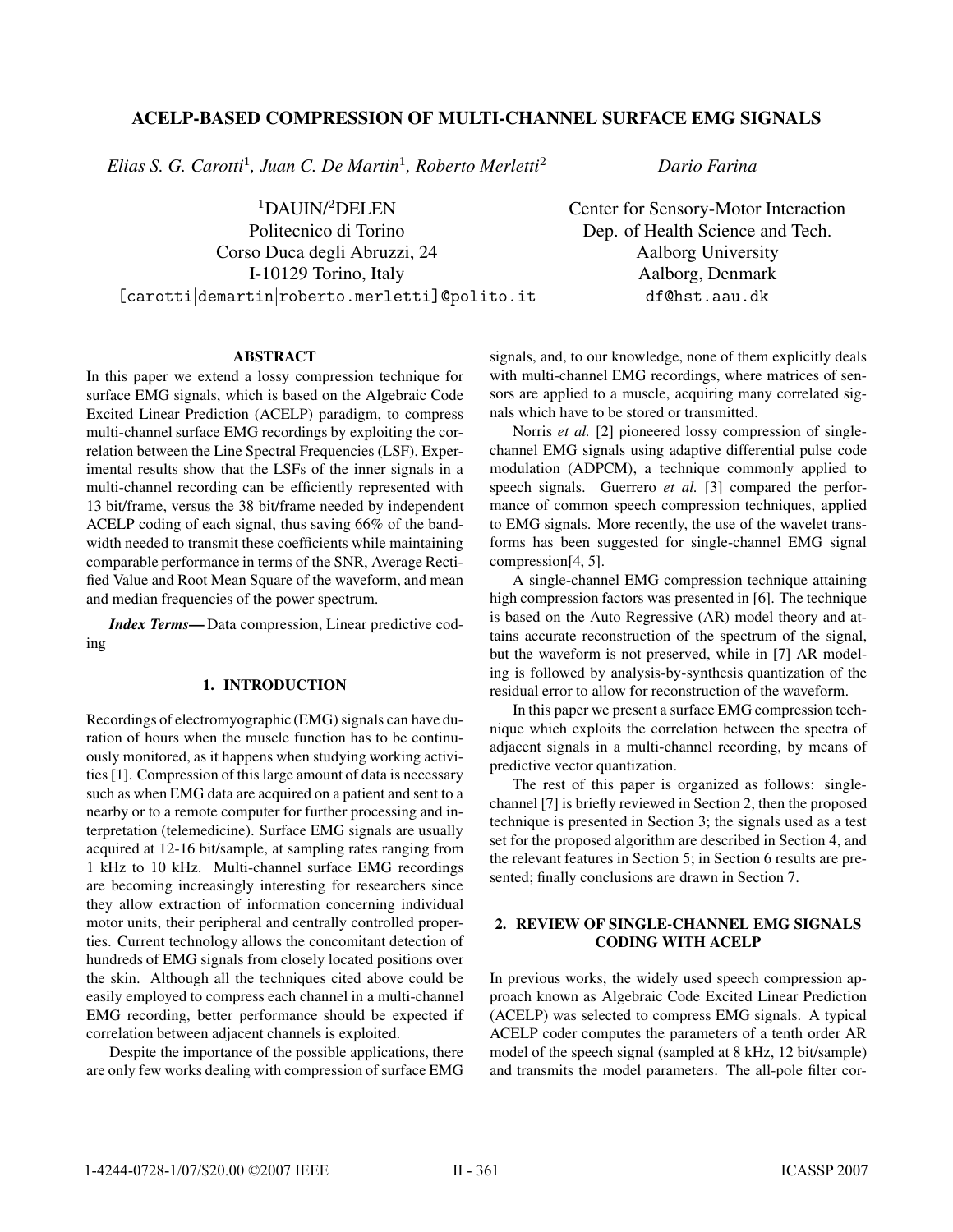responding to the AR model captures the shape of the power spectrum of the signal or, in the time domain, the short term correlation among samples and is thus called Short Term Predictor (STP) filter.

Along this line, the surface EMG signal is divided into 160-sample frames without pre-processing; each of them is further divided into 40-sample subframes corresponding to 39.06 ms for a sampling frequency  $f_s = 1$  kHz. The AR parameters are computed on these subframes.

In [7], where a widely adopted incarnation of ACELP, the GSM-AMR speech coding standard at 12.2 kb/s is used, the coefficients of the 10-tap STP filters are computed for the first and the third subframes. The parameters for the remaining two subframes are estimated through interpolation of the temporally adjacent ones. These STP coefficients are, in general, floating point-valued and do not lend themselves to straightforward quantization, so they are first transformed to an alternate representation, called the Line Spectral Frequencies (LSF). LSFs are more robust to quantization error and, moreover, allow easy check for filter stability after quantization. To further reduce the bitrate needed to save the LSFs, GSM-AMR 12.2 does not quantize them directly but, instead, the residual error of first-order MA prediction is vectorially quantized and sent to the decoder. Since direct quantization of the whole vector of LSFs would be computationally very demanding, the whole vector is split into subvectors consisting of adjacent pairs of LSFs from the first and the third subframe; each subvector is quantized independently and the quantization index sent to the decoder.

Longer term correlation, for example related to signal periodicity, is then modeled by means of the Long Term Predictor (LTP) filter. The LTP filter is parametrized as a gain and a delay. The parametrization of the LTP filter is performed by searching a number of past excitation residual signals (adaptive codebook) using the estimated correlation and then interpolating around its maximum so that non-integer pitch periods up to a 1/6th lag precision are considered. The LTP delay is absolutely coded for the first and the third subframes while for the other two subframes only the difference with respect to the preceding one is coded. It was expected that the LTP filter, introduced in speech to deal with the periodicity of voiced sounds, may be useful in the EMG case when low force contraction levels are considered since in this case the action potentials of single motor units repeat almost periodically. After STP and LTP prediction, the 40-sample residual excitation is vector quantized by exhaustive search on a codebook (the innovative codebook) which is designed to minimize the overall reconstruction distortion. To speed up quantization and reduce complexity, ACELP uses an algebraic codebook where the reconstruction vectors consist of a few unitary pulses, the number of which depends on the desired output bit rate, so that the complex operation of vector quantization consists in finding the proper position of the pulses to minimize reconstruction distortion as measured by the Mean Squared Error (MSE). The quantization indices thus represent the position and sign of those pulses.

#### 3. COMPRESSION ALGORITHM

Multi-channel surface EMG signals are usually acquired using a rectangular array of sensors (usually aligned with the muscle axes), each recording the signal due to a contraction of the muscle at a different spatial position.

In this paper we concentrate on reducing the bitrate devoted to LSF quantization exploiting the correlation between adjacent signals in an EMG multi-channel recording by substituting first order MA prediction of the LSF coefficients with a predictor taking into consideration the corresponding coefficients from spatially adjacent signals. In fact, the spectra of spatially adjacent signals (in the form of the 10 LSF coefficients per 40-samples subframe) appears to be very correlated, thus allowing for a better form of DPCM encoding of the spectrum for the *inner signals* of an electrodes's matrix, i.e., whose neighboring channels have already been coded. If the reference signals are chosen with respect to a causal context of the signal to be coded, the decoder can simply invert the operations performed by the encoder and can faithfully reconstruct the signal.

Thus, given a generic single-channel signal at spatial position  $(i, j)$ ,  $(i, j) \in [2, W] \times [2, H]$  in a  $W \times H$  multichannel EMG recording, the *l*-th  $LSF_{l,t}(i, j)$ , at time frame t, subframe  $s, s \in \{1, \dots, 4\}$ , a prediction can be formed as:

$$
\hat{\text{LSF}}_{l,t}^{(s)}(i,j) = \alpha_l \cdot \text{LSF}_{l,t}^{(s)}(i-1,j) +
$$

$$
\beta_l \cdot \text{LSF}_{l,t}^{(s)}(i,j-1) +
$$

$$
\gamma_l \cdot \text{LSF}_{l,t-1}^{(s)}(i,j); \tag{1}
$$

where  $\alpha_l$ ,  $\beta_l$ ,  $\gamma_l$  are proper weights which can be learned offline through linear regression on a training set; then residual error

$$
\underline{\mathbf{E}}_{l,t}^{(s)} = (e_1^{(s)}, \cdots, e_l^{(s)}) = \underline{\text{LSF}}_{l,t}^{(s)}(i,j) - \underline{\text{LSF}}_{l,t}^{(s)}(i,j)
$$

is computed for the first and the third subframes.

The residual error vectors,  $\underline{\mathbf{E}}_{l,t}^{(1)} = (e_1^{(1)}, \cdots, e_l^{(1)})$ , and  $\underline{\mathbf{E}}_{l,t}^{(3)} = (e_1^{(3)}, \cdots, e_l^{(3)})$  have to be quantized before transmission; to reduce the computational requirements of vectorial quantization of the whole residual vectors, five subvectors  $S_k = (e_{2k-1}^{(1)}, e_{2k}^{(1)}, e_{2k-1}^{(3)}, e_{2k}^{(3)}), k \in [1, l/2]$  with elements belonging to both the vectors are independently quantized, similarly to what is done in regular ACELP. The quantizers have to be trained offline so as to minimize the reconstruction error on a training set of multi-channel EMG signals.

Since correlation is efficiently removed by the prediction step, quantization of the residuals can be coarse with respect to regular ACELP, thus achieving a substantial reduction in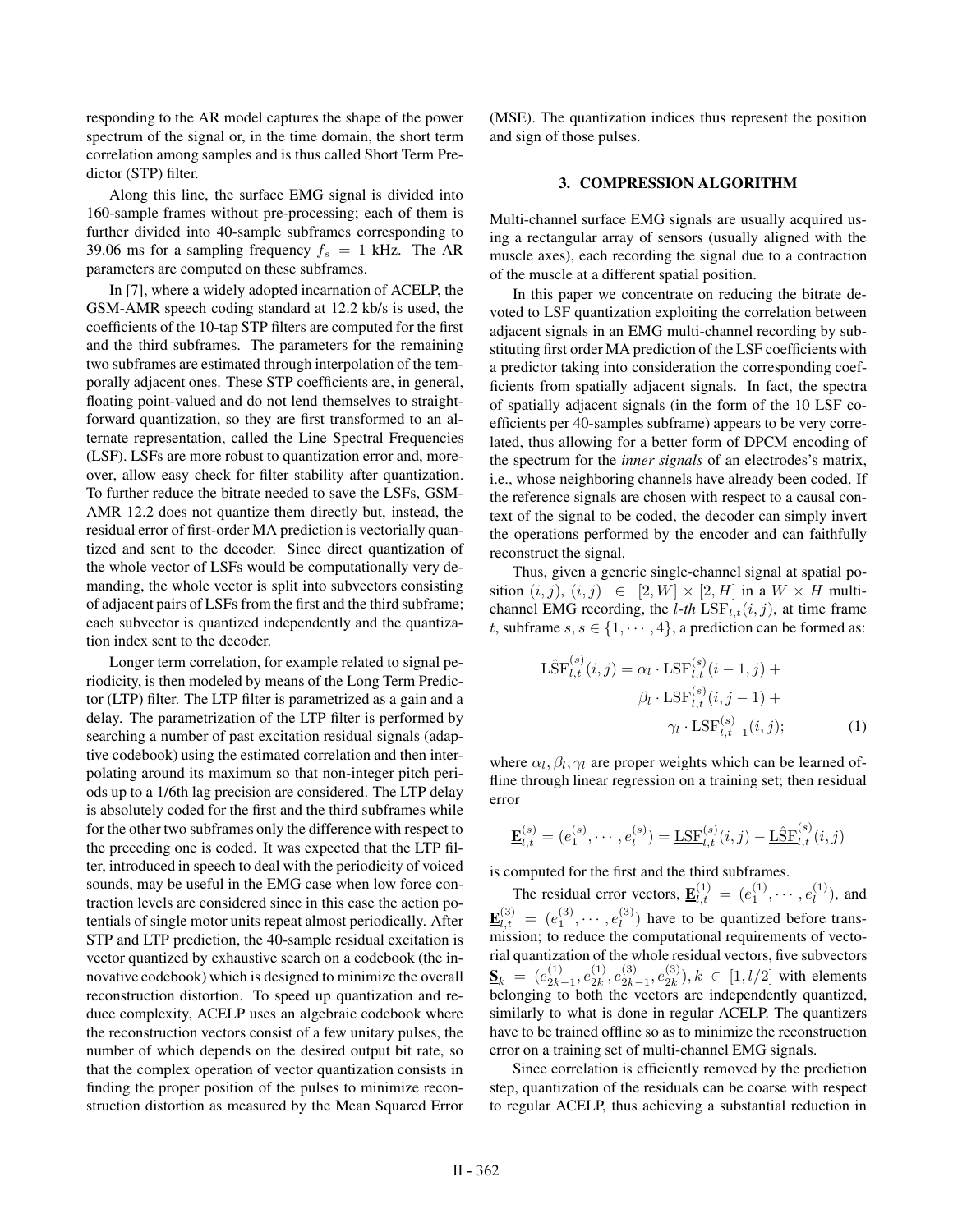the bandwidth needed to faithfully transmit the LFSs coefficients. We experimentally found that quantization of these five subvectors with five vector quantizers using, respectively,  $2+3+3+3+2=13$  bit/frame yielded comparable performance with respect to [7] which used 38 bit/frame to convey a signal with the same spectral information and comparable error in the reconstruction of the waveform.

#### 4. TEST SIGNALS

The proposed compression algorithm has been tested on a number of experimental surface EMG multi-channel recordings using a 13-bit residual LSF vector quantizer.

#### 4.1. Experimental procedures

Surface EMG signals were detected from the dominant biceps brachii muscle of ten healthy male volunteers (mean age  $\pm$ SD: 27.7  $\pm$  2.3 years) with a matrix of 61 electrodes (diameter 1.27 mm; RS 261-5070, Milan, Italy; 5-mm interelectrode distance) arranged in 13 rows and 5 columns without the four corner electrodes. The subject sat on a chair with the back at 90 $\degree$  at the hip joint, the arm 90 $\degree$  flexed (0 $\degree$  abduction), and the elbow flexed at 120◦. The subject was asked to produce three maximal voluntary contractions (MVCs) for 3- 5 s each. After 10-min rest, the subject produced a contraction at 50% MVC lasting 20 s

#### 5. SIGNAL ANALYSIS

The Signal-To-Noise ratio, Root Mean Square (RMS), Average Rectified Value (ARV), mean and median power spectral frequencies were estimated from the original and compressed EMG signals for each electrode at position  $(i, j) \in$  $[1, W] \times [1, H]$  in a  $W \times H$  multi-channel recording.

ARV and RMS were computed as:

$$
ARV = \frac{1}{M} \sum_{n=1}^{M} |s[n]|,
$$
 (2)

$$
RMS = \sqrt{\frac{1}{M} \sum_{n=1}^{M} s^2[n]},
$$
\n(3)

where M is the number of signal samples. Mean and median frequency were computed as:

$$
f_{\text{mean}} = \frac{\sum_{k=1}^{+N} f_k P[f_k]}{\sum_{k=1}^{+N} P[f_k]} \text{ Hz},\tag{4}
$$

$$
\sum_{k=1} P[f_k] = \sum_{k=f_{\text{med}}} P[f_k] =
$$
  

$$
\frac{1}{2} \cdot \sum_{k=1}^{+N} P[f_k].
$$
 (5)

Spectral variables (mean and median frequencies) were computed from 1-s signal epochs using the periodogram estimator of the power spectrum and the relative change in these parameters with compression was used to quantify the modifications in spectral features due to the loss of information.

Finally, the average Signal-To-Noise ratio in signal reconstruction was defined as:

$$
\text{SNR} = 10 \cdot \log \left( \frac{\sum_{i,j} \sum_{t=1}^{M} (s_{(i,j)}[t] - \hat{s}_{(i,j)}[t])^2}{\sum_{i,j} \sum_{t=1}^{N} s_{(i,j)}^2[t]} \right) dB,
$$
\n
$$
(6)
$$

where  $s_{(i,j)}$  and  $\hat{s}_{(i,j)}$  are the original and reconstructed signals from electrode  $(i, j)$ ,  $\forall (i, j) \in [1, W] \times [1, H]$ .

The SNR provided a global indication of the average quality of multi-channel signal reconstruction.

#### 6. RESULTS

We compared our technique to independent ACELP coding of each signal in a multi-channel EMG recording and measured the average distortion of the reconstruction for both techniques.

Table 1 describes the results in terms of the average SNR (defined by Eq. (6)) along with the percentage error  $(\pm \sin^{-1} \theta)$ dard deviation), averaged over all the signals in the multichannel recording, for the selected variables as computed from Eq. (2) and Eq. (3) describing reconstruction of the waveform with respect to the original, uncoded signal for both [7] and the proposed technique, while Table 2 shows the corresponding information for what concerns the mean and median frequency of the spectrum computed using Eq. (4) and Eq. (5). The results in both tables are the average errors in the reconstruction as measured over the whole matrix.

The two techniques achieve almost the same performance in terms of distortion introduced in the reconstruction, but the proposed technique reduces the bandwidth needed to transmit the spectral information from 38 bit/frame to 13 bit/frame, for the inner signals in a multi-channel recording.

#### 7. CONCLUSIONS

We extended a coding technique widely used for speech signal compression to the compression of multi-channel surface EMG signals to exploit the correlation between the Line Spectral Frequencies (LSFs) of adjacent signals. The results on experimental signals showed that the method allows for high compression factor with limited signal distortion. In some applications, the amplitude variables and spectral features of the surface EMG signal are the only relevant information. In this study, it has been shown that these variables can be preserved with a percentage error smaller than 2% for experimental signals. This error is the same range of values as the standard deviation of estimation of amplitude and spectral variables.